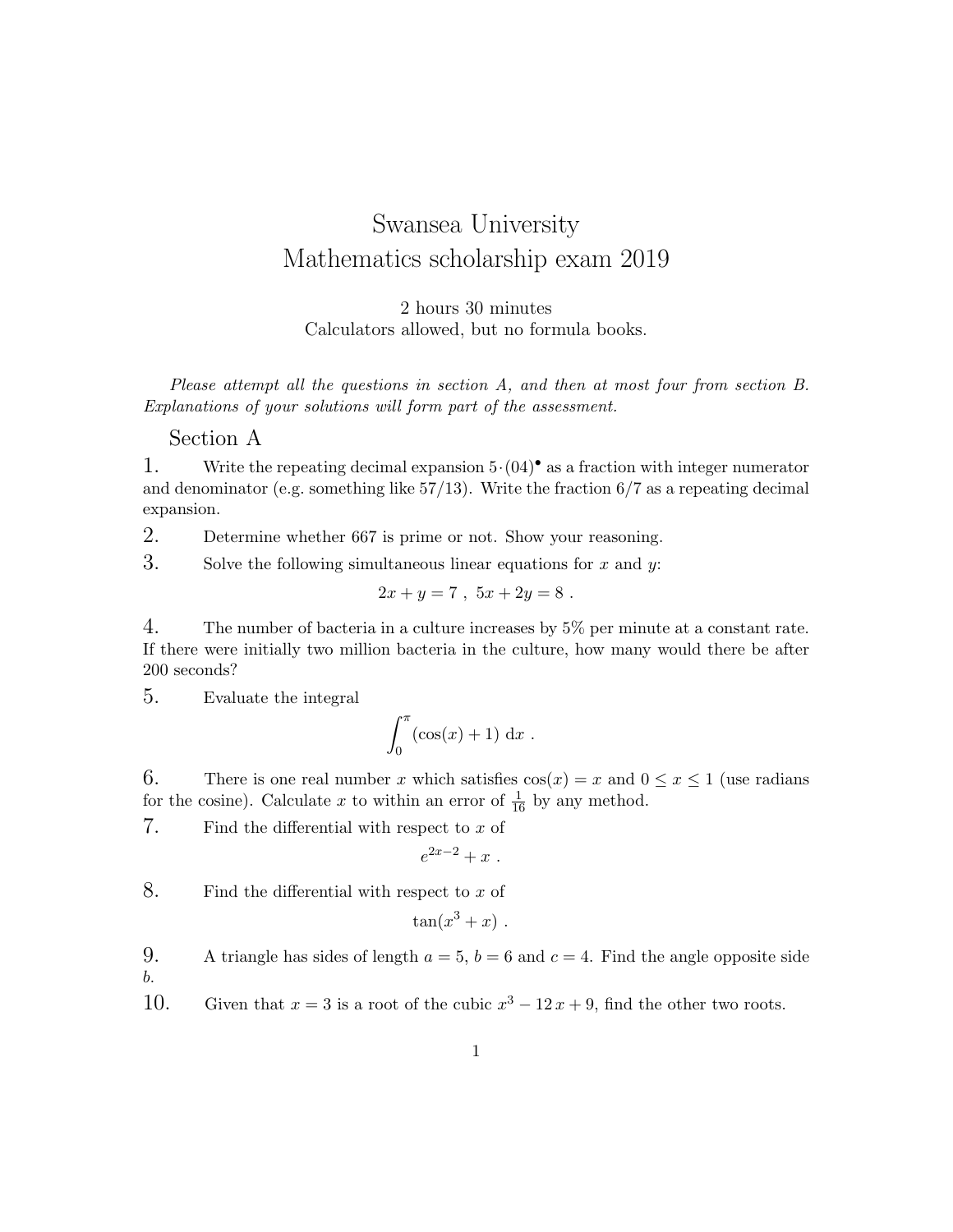## Section B

1. A sequence of real numbers  $x_n$  for integer  $n \geq 1$  is given by

$$
x_{n+1} = \frac{x_n}{2} + \frac{1}{2 x_n} \; .
$$

- a) If  $x_1 = 2$ , find  $x_2$  and  $x_3$ .
- b) If  $x_n = x_{n+1}$  then  $x_n$  can only take two values. Find these values.
- c) Suppose that  $x_n$  is any real value with  $x_n > 1$ . Show that  $x_{n+1} < x_n$ .

d) Show that

$$
x_{n+1} - 1 = \frac{(x_n - 1)^2}{2 x_n} .
$$

e) From (d) deduce that if  $1 < x_n < 1 + \delta$ , then  $1 < x_{n+1} < 1 + \delta^2/2$ .

2. An ice cream cone manufacturer can make cones of any height h and any radius r of 2. An ice cream cone manufacturer can make cones of any neight *n* and any radius *r* or the circle as shown. The area of the wafer is  $\pi r \sqrt{r^2 + h^2}$  and the volume of the cone is 1  $\frac{1}{3} \pi r^2 h$ . (For packing reasons the ice cream is filled in level with the top of the cone, and there is only wafer on the curved surface, not on top.)



a) For a particular product the amount of wafer that can be used is limited, so the area of the wafer (i.e. the area of the curved surface of the cone) is fixed at a specified value a. Rearrange the formula for the area above so that  $h$  is given as a function of  $r$  and  $a$ .

b) Use this value of h to give a function for the volume in terms of r and a.

c) Differentiate the volume (specified in terms of r and a) with respect to r, given that a is a constant.

d) Find the value of  $r > 0$  which maximises the volume for a given value of  $a > 0$ . (You may assume that the zero of the derivative of the volume with respect to  $r$  really is a maximum, without further proof.)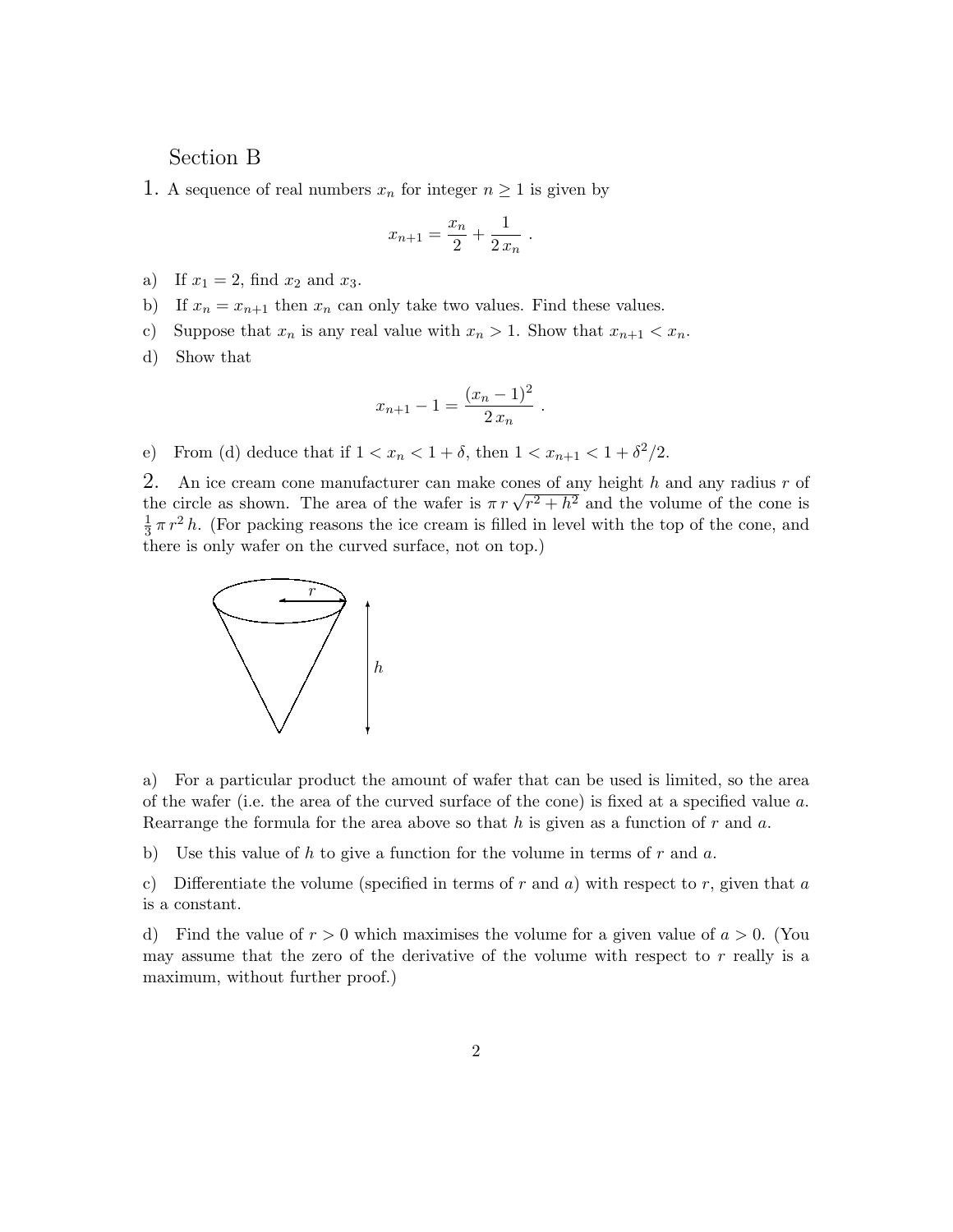3. Two particles A and B of mass  $5Kg$  and  $3Kg$  respectively rest on two horizontal rough tables as shown below. Each particle is attached to one end of a light inextensible string which passes under a smooth light pulley C which carries a particle D of mass  $4Kg$ .  $\sigma$  particles A and D of mass  $\partial \Lambda y$  and  $\partial \Lambda y$  resp

Suppose that the coefficient of friction  $\mu$  is the same for both A and B. If  $\mu$  is large enough to just stop A from moving but is not large enough to stop B from sliding how big is  $\mu$ ? How large would  $\mu$  have to be to stop the whole system from moving?



4.

pointed at an electron of  $\alpha$  radians to the horizontal radial. a) State the principle of induction (any version will do).

b) The sequence of integers  $a_n$  for  $n \geq 1$  is given by  $a_1 = 1$  and the recursive equation  $-a_n + 2n + 2$  for  $a_{n+1} = a_n + 2n + 2$  for  $n \ge 1$ . Write down the values of  $a_2$  and  $a_3$ .

 $\overline{A}$  and  $\overline{B}$  so c) Find values of constants A and B so that  $a_n = n^2 + An + B$  fits the first few values of  $a_n$ .

d) Show by induction that the formula for  $a_n$ , with your determined values of A and B, is a solution of the recursive equation in (a) for all integer  $n \geq 1$ .

1 5. There are two cannons located on a large flat field. The cannons are separated by 10m and are pointed towards each other. Each cannon is pointed at an elevation of  $\alpha$  radians to the horizontal. The first cannon is fired and then 1 second later the second cannon is fired. Given that both cannons fire balls at a speed of  $u$  m/s, show that the balls will collide in mid air if,

$$
u = \sqrt{\frac{10g}{\sin(2\alpha)}},
$$

and  $\alpha$  is such that,

 $2u \sin \alpha > g$ .

where  $g$  is the acceleration due to gravity.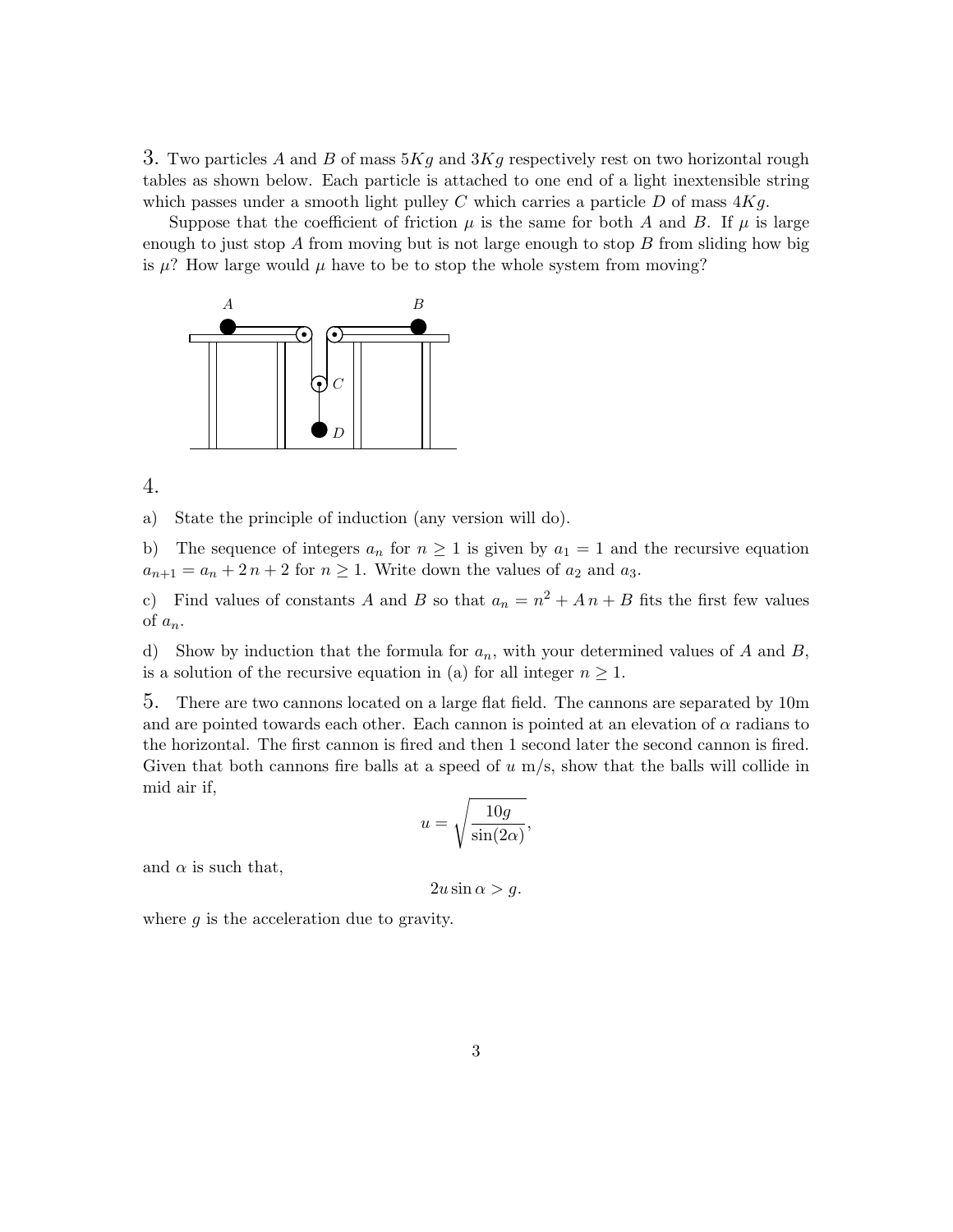6. Inspector Code of the Swansea police is investigating a crime on the island of Knights and Knaves. Remember that Knights always tell the truth, that Knaves always lie, and that all the inhabitants of the island are either Knights or Knaves.

(a) The inspector meets an inhabitant who says 'If I am a Knight, then I am guilty'. Is the inhabitant guilty, or is there insufficient information to tell?

(b) The inspector meets another inhabitant who says 'If I am a Knave, then I am guilty'. Is the inhabitant guilty, or is there insufficient information to tell?

- (c) The inspector meets two more inhabitants, P and Q, who make statements: P says: If I am guilty, then both of us are guilty.
	- Q says: Exactly one of us is innocent.
	- P says: Q is innocent.
- State whether Q is innocent or guilty, and also whether Q is a Knight or a Knave.

(d) The inspector meets another inhabitant who says 'If I am guilty, then I am a Knight'. Inspector Code replies 'you expect me to say that I cannot tell if you are innocent or guilty. However I was given a note by the authorities on the island earlier, telling me whether you were a Knight or a Knave. As a result of that and what you just said, I know definitively whether you are innocent or guilty'. Which is the case, is the inhabitant innocent or guilty?

7. There are 14 pupils in a class.

(a) In how many different ways can the class be arranged in a line?

(b) The class is split into two football teams of seven each, A and B. In how many different ways can the teams be chosen? (The order of any choice is not counted.)

(c) The names of people in the teams  $A$  and  $B$  are now known. Now a goalkeeper is chosen for team  $A$ , and a goalkeeper is chosen for team  $B$ . In how many different ways can this be done?

(d) The names of people in the teams A and B, and the goalkeepers, are now known. During a match team A scores two goals (by different players) and team B scores one goal. (The goals were not scored by the goalkeepers, and were not own goals.) After the match a list is made of the goal scorers. How many possible lists could be made? (The order of names is not counted.)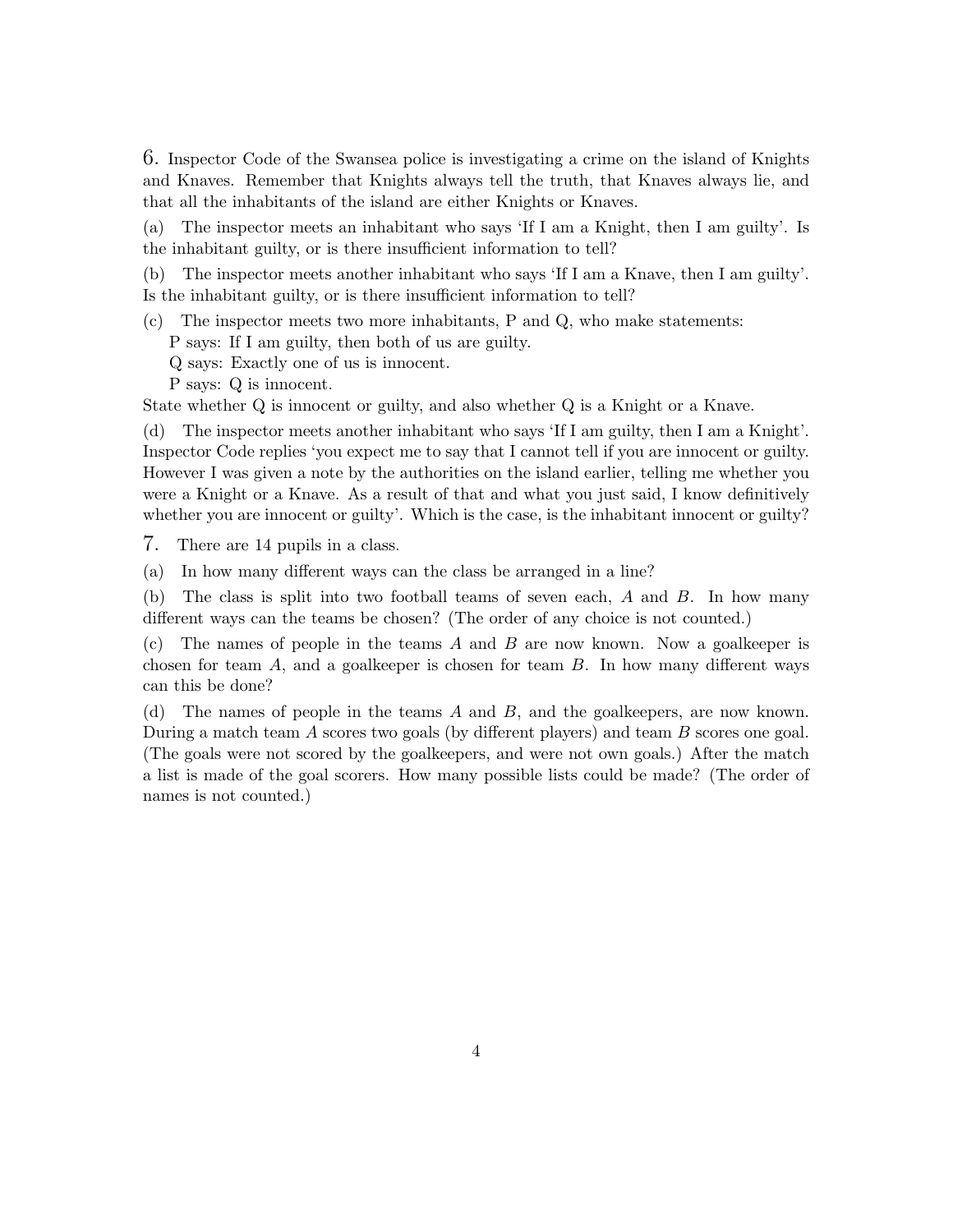8. Two wooden blocks of thickness 2a and 4a respectively are held fixed next to each other. A gun fires a pellet of mass  $m$  horizontally at the blocks so that the pellet hits the first block perpendicular to its surface. Suppose that as the bullet passes through the first block its motion is resisted by a force  $F_1$  and that as it passes through the second block its motion is resisted by a force  $F_2$ .

a) The bullet hits the first block with a speed  $u$  and enters the second block with a speed v. It is bought to rest after travelling a distance a into the second block. Find  $F_1$  and  $F_2$ in terms of  $u, v, m, a$ .

b) A second bullet of mass  $m$  is now fired in the opposite direction so it hits the second b) A second builet of mass m is now fired in the opposite direction so it fits the second block first with a speed u. Show that this bullet will pass through both blocks if  $\sqrt{5}v < u$ .

9. All dice are six sided, with sides labelled 1,2,3,4,5,6 as usual, and are assumed to be fair. All throws of the dice are assumed to be independent.

(a) One dice is thrown and the number is recorded. What is the probability that this number is 3?

The remaining parts are about the following game: One dice is thrown and the number is recorded. In the case that this number is even, and only in that case, another dice is thrown. The final number is the number on the first dice, if only one dice was thrown, and the sum of the numbers on the two dice if two were thrown.

(b) In one round of this game, what is the probability that this final number is 3?

(c) In another round of this game, suppose that you know that the final number is 3, but you do not know how many dice were thrown. What is the probability that only one dice was thrown?

(d) In another round of this game, suppose that you know that two dice were thrown, but you do not know the final number. What is the probability that the final number is 6?